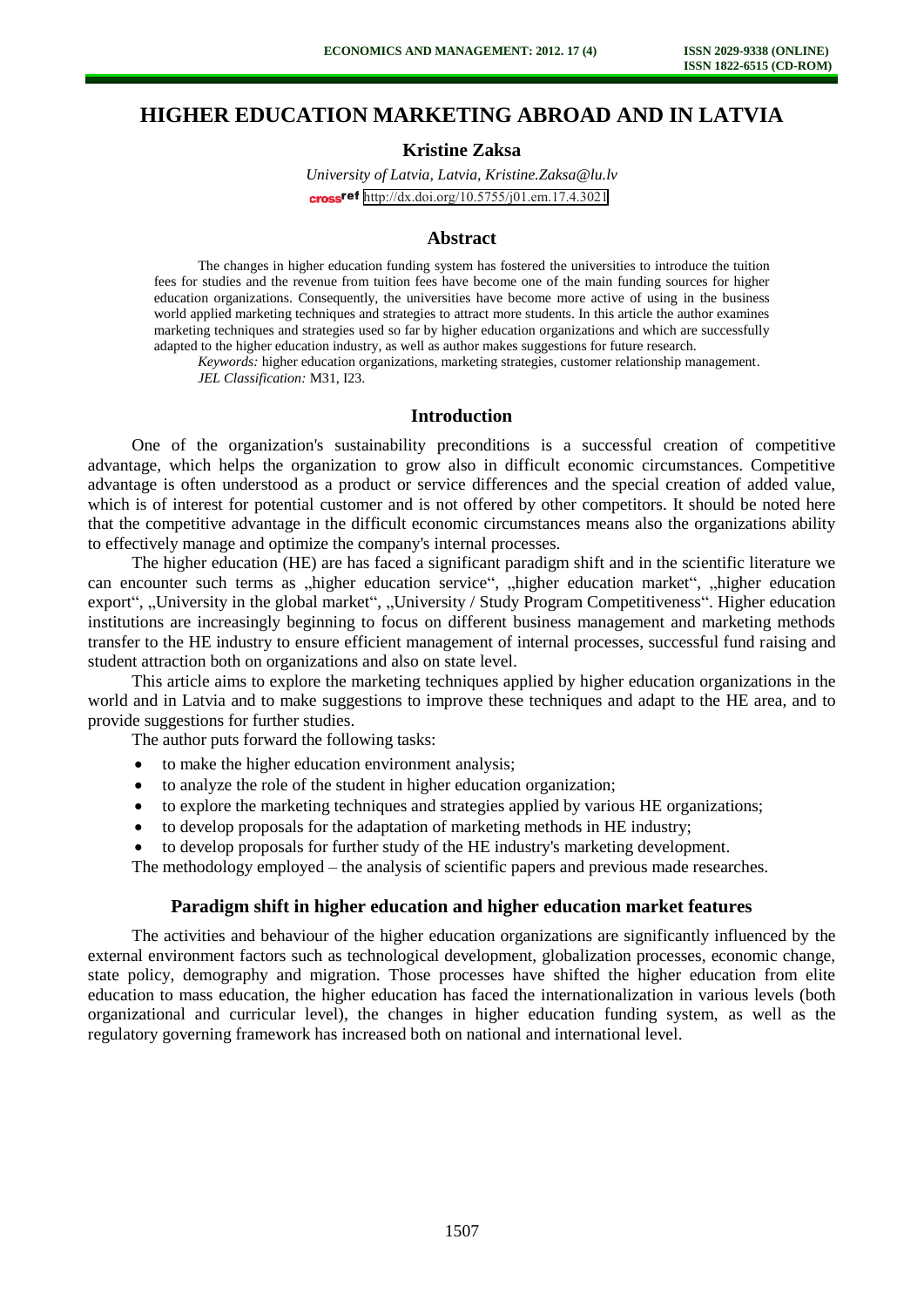

**Figure 1.** The external environment factors influencing higher education

Technological developments are creating new branches of science, followed by a new study programs, as well as changes in the training methods that are increasingly based on new technologies, such as - ecourses, video conferences, etc. Also the administrative work benefits from the use of information technology that enables faster and easier to process the data. Thanks to the development of information technologies is changing the form of communication with potential and existing students. For example, currently each university has not only home page and communicates with the students by e-mails, but the university is also actively involved in various social networks through formal academic profiles on these networks. Many universities are communicating with their students through the social networks like Facebook, Twitter etc. in a way to quickly and concisely inform students about university news, program etc.

Technological advances have affected both higher education service - the range of courses and its' content, as well as academic support processes - how the study courses are organized and implemented.

The processes of globalization have contributed to the internationalization of higher education both at the organizational level and program level. Increasingly, there is a higher involvement in various international networks, increasing student and teacher mobility both for a short period of time (from a few weeks to 1 year) and for for full-time employment or full-time studies diploma abroad. The U.S., UK and Australia are the world's one of the largest higher education exporting countries. The rapid increase in the number of international students in these countries is also related to their policies and decisions of the private fund raising for the higher education, state aid in attracting international students and successful international marketing strategy by higher education organizations (Mazzarol& Soutar, 2008, Marginson, 2004). Consequently, higher education has become an exportable service that is able to raise substantial funds. For example, the World Bank has estimated that worldwide each year is spent around 300 billion dollars for higher education, which is about 1% of global economic output. There are in total more than 80 million students and about 3.5 million people employed in the higher education sector in the world (Dennis, 2007).

NAFSA (National Association of Foreign Student Advisers) estimates that in the United States in the academic year 2008/2009 academic year the contribution of foreign students to the economy was measured 17.6 billions U.S. dollars. While in the UK in academic year 2007/2008 the international students accounted for 1.88 billion pounds of total UK university revenue. By comparison, in the same academic year, the research grants amounted to 1.76 billion pounds.

The above mentioned facts show that higher education in these countries has become an integral part of the economic driving force not only in terms of human capital development, but also as an exported service with a direct contribution to the economy, as well as the institutions of the higher education show business features.

The higher education market in Latvia dates back to 1990 when the universities introduced the tuition fees for studies and since 1997 there are loans available to cover tuition fees. So from year 1998 there was a rapid growth in student numbers. Already in academic year 1997/1998 the number of tuition fee paying students exceeded the number of students which were financed by the state. The largest number of students was accounted for 2005/2006 academic year (131 thousand students) and the proportion of tuition fee paying students was 77.2%.

After 2006, Latvia has faced a reduction in the number of students. The cause is primarily the declining of birth rate in the middle of 90s. Decrease in the number of students has enhanced the competition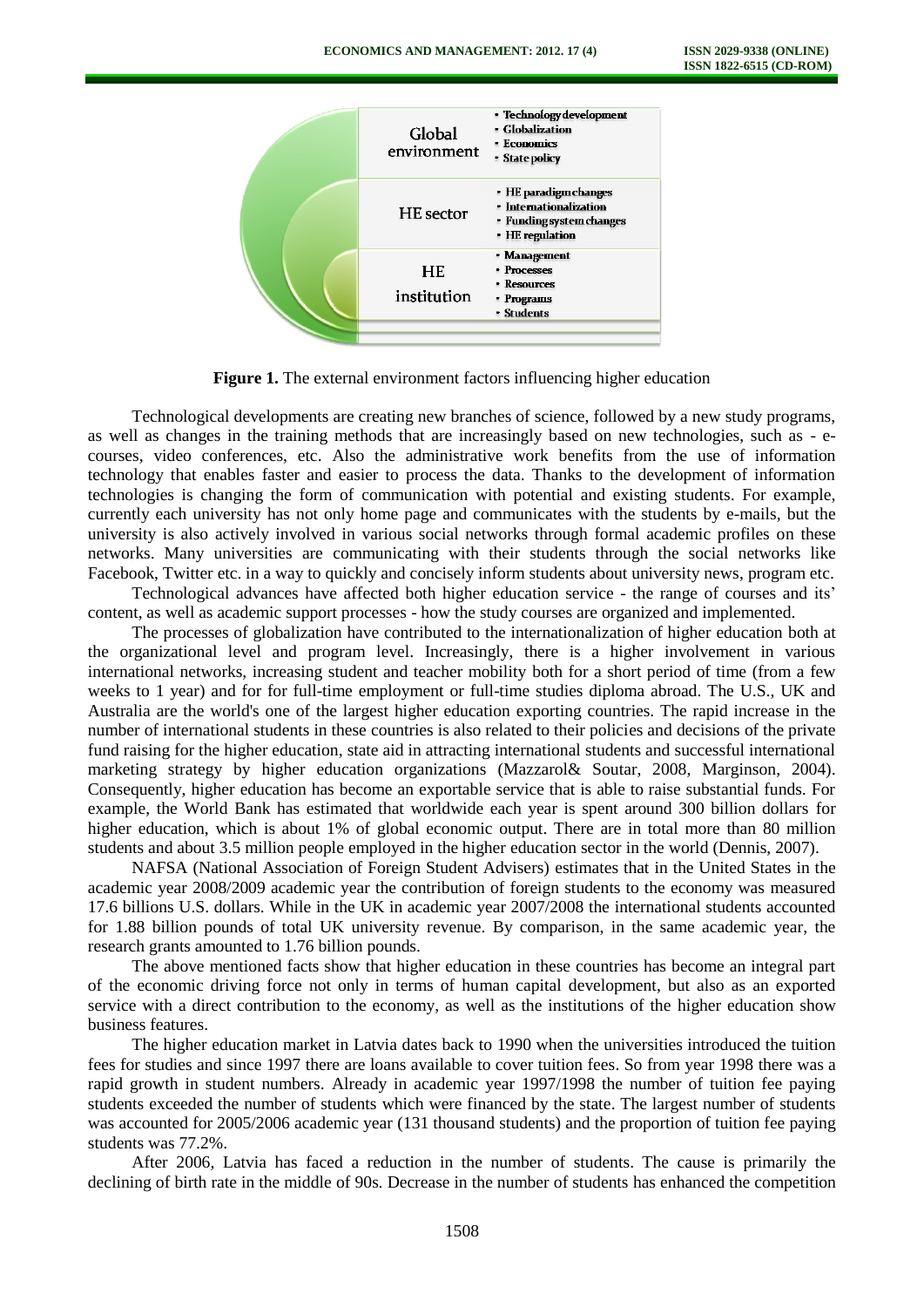among universities in terms of attracting new students (also between public and private universities). Consequently, the universities in Latvia also began to use a variety of marketing techniques to attract students and to find the most effective communication channels and ways to convey information to prospective students.

The globalization processes foster also the student mobility and potential students can move freely from state to state, choosing the most appropriate university and the study program. Consequently the competition between higher education organizations increases not only locally but also internationally. It is therefore particularly important to the higher education organizations to develop appropriate marketing techniques and strategies.

### **The student roles in higher education organization**

Classical marketing theory teaches that before developing a marketing strategy it is to understand what is the "customer" and a "product" that will be sold. Higher education is increasingly treated as a service, but on whether the service has a "customer" and who is the "customer" is still being discussed. In a previous chapter the author outlined the changes that have affected the activities and behaviour of the higher education organizations. This chapter analyzes the role of student in higher education, to be followed by the marketing methods analysis and discussion about the suitability of these methods to the higher education industry. Summarizing the various researchers' work, the author was faced with such students' role formulations:

- "Citizen" just as the citizen is part of the society, as well as students of the university community. This approach includes both parties' rights and obligations towards each other, as well as being more appropriate than the customer - supplier relationship. (Svensson&Wood, 2007). Such a student's treatment fits perfectly into the role of state-funded higher education institutions, where students pay for their studies or to carry out a symbolic contribution to the study.
- . Coproducer" to achieve the outcomes, the student has to be active in providing the service (Kotz&Plessis, 2003);
- Students have four changing roles from the intent to start studies till the graduation (Mintzberg, 1996):
	- o Client before joining the university in search of information through the student service information services;
	- o Customer when the students become critical for the study program quality or infrastructure, etc.., They have the customer - consumer's role, which should also be a matter of consumer satisfaction;
	- o Citizens university students citizens of the university's campus, have their rights and responsibilities;
	- o ...The entity with particular liabilities" for example, students have to pay a penalty after the re-exam or for delayed return of the book in the university's library.
- Partner for the higher education organizations and students are offered a partnership model where the organization meets not only their own and customer's needs, but also the public interest and benefit. (Bay&Daniel 2001; Hennig-Thurau, et.al.. 2001; Clayson&Haley, 2005)
- Long-term member of higher education organization / co-owner of the brand given the fact that the one of the higher education quality indicators is the graduate career success, etc., as alumni participation in alumni clubs, the students are actually considered to be higher education organization's members and brand co-owners and builders (Balmer&Liao, 2007 ).
- Product students are not just consumers of higher education, but changing their experience and knowledge, they become as a 'products' to a third party, such as employers (Lovelock&Rothschild 1980; Conway et al., 1994).
- Customer a higher education marketing literature, in particular in respect of attracting students to higher education, is treating the student as a customer. (Kotler&Fox, 1997; Armstrong, 2001).

Many researchers have also criticized the approach "student as customer" with the following considerations:

 $\bullet$  The  $\cdot$  customer-centric view states that the customer is always right, but this view for the higher education is inconsistent, because the student may not be aware of the service delivery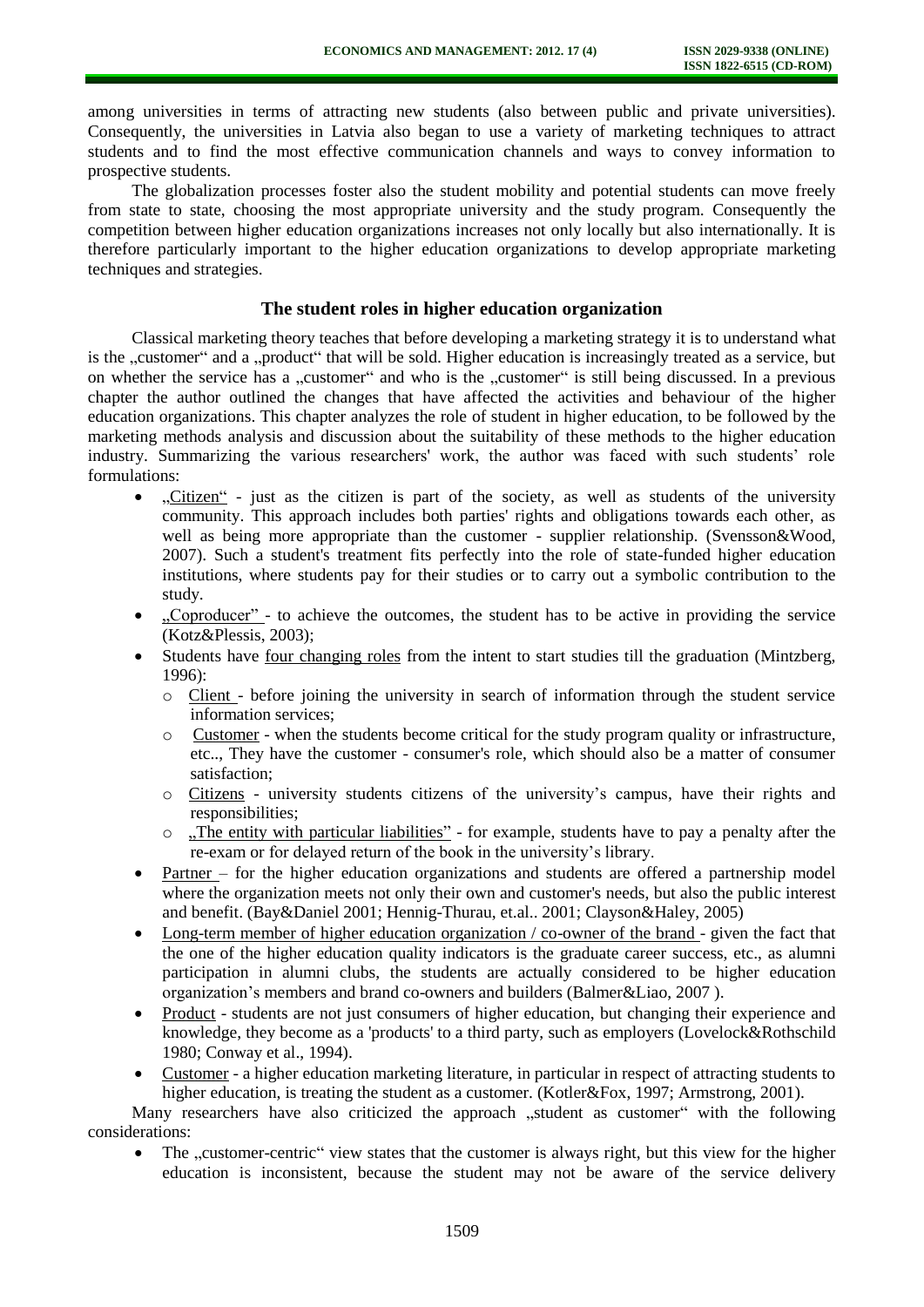methodology and content. (Maringe, 2009; Svensson&Wood, 2007) Students are not passive education service users, their active participation and involvement in service delivery is one of the prerequisites for quality of service results.

- The students must meet the specific requirements of the selection to receive the higher education service - they must have a certain grounding to be able to start studying in the particular area (Maringe,2009)
- The higher education service is more than just fulfilment of . clients" wishes and needs. Both the students and the education providers' needs and expectations are approximated in a manner that helps to accomplish the field of study, helping students to take their place in society in their best and most appropriate way. (Maringe, 2009).
- Many students lack an understanding of their own responsibility, obtaining an education (Svensson&Wood, 2007).
- Students University relationship is much more complex than first appears. Students are the recipients of knowledge and universities are providing the knowledge. But at the same time can also be a feedback loop, where students are the knowledge providers and universities are receiving this knowledge. Thus, it excludes traditional supplier - customer model. (Svensson&Wood, 2007)
- Student and customer relationship cycles in terms of responsibility and respect, are contrary. For the students in the starting phase of education service, are more rights than duties and responsibilities and in the final phase there are more duties than the rights. Client's case is vice versa. (Svensson&Wood, 2007)
- If the students would discuss on the contents and assessment methods appropriateness for its claimed purposes, it may reduce the quality of the university (Driscoll&Wicks 1998).

However, from the point of view of F.Maringe and P.Gibbs (2009) the student is more than the customer in the business aspect and higher education institutions are more than just a service provider. The relationship between the student and higher education authorities are much more complex and sophisticated. The author agrees with the researchers that higher education authorities can pick up good practices and methods from the business sector and apply them in higher education management. In favour of the concept "student as customer" are the following considerations:

- The student is not always true, but the university needs to know who and what is it's target group (Maringe 2009):
	- $\circ$  from the point of view of market segmentation an organization must be clear who is it's target audience to build a successful and effective communication with the particular target group;
	- o the awareness of students' needs the knowledge about what they need, what skills should be developed and other needs, and to which, however, the organization can and should respond;
	- o what is the students' opinion about the organization the organization can also induce beneficial changes.
- The universities should follow up on students 'expectations and students' perceived quality and satisfaction. The studies show that student satisfaction is mostly concerned with a process of learning content (Biggs, 2003).

The author emphasizes that in this article, the student will be treated as "customers" - the direct recipient of higher education service and the article analyzes the marketing techniques that focus directly on attracting the students to higher education institution and it's study programs - activities aimed at a prospective student's intent to choose the particular university and actions oriented to the student choose the higher education services they require again.

### **Marketing methods and strategies for student attraction to the higher education organization**

So far carried out marketing research in the area of higher education are conducted in several directions:

- Research on target groups and the segmentation
- Higher education institutional marketing communications and their effectiveness
- Higher education institutional image and reputation
- Relationship marketing and customer relationship management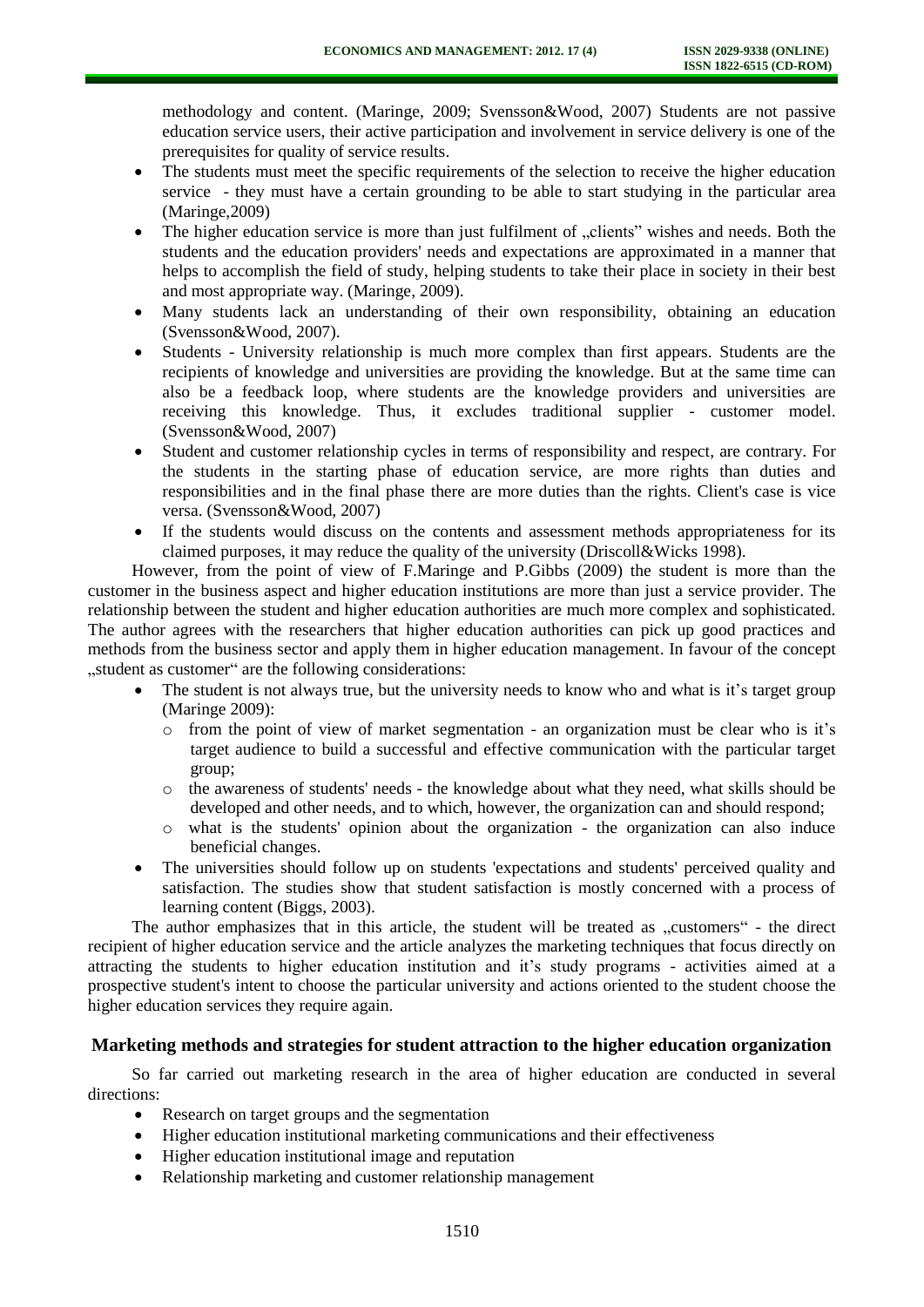• Higher education international marketing strategy

### Research on higher education target groups and their segmentation

Higher education has three target groups: high school graduates, mature students (students with experience in higher education) and international students (Soutar&Turner, 2002). The very first marketing researches were made about the factors which affects the particular target group's to choose a particular university and study program. Student decision-making research was started before at least 40 years and their contribution to these studies have provided researchers such as Murphy (1981), Webb (1993), Chapman (1993), Coccari (1995), Kallio (1995), Lin (1997), Donnellan (2002), Soutar and Turner (2002), Holdswoth and Nind (2005), Shanks, Quintal and Taylor (2005) (Raposso&Alves, 2007), Beswick (1989), Poock (2000), Martin (1996), Vossensteyn (2005), Hossler (1997).

Until now, Latvian has been done relatively little research students in decision-making processes. Hazans et.al. (2005) studied the ethnic and parental influence on school pupils achieved the learning outcomes by identifying the parents' education positively affects students wish to pursue higher education. Latvian State Employment Agency (2008) studied the factors that influence future career choices in secondary school and most popular universities among the high school leavers. Results showed that for the Latvian students very important is an opportunity to combine studies with work. About 50% of respondents are planning to combine such studies with work, and 60% agreed that they need help in future career choices. This means that the major influence in decision-making can be friends and parents' influence, as well as higher education marketing activities. The other important factor in choosing professions and the study program are better employment opportunities and high wage levels and job prestige after the graduation. Summarizing research on higher education organizations and programs of choice, the author concludes that, for each target group may be different factors that influence students' decisions. However, these factors can be divided into several groups:

- Indicators which describe particular university,
- The study process,
- Social aspects,
- The financial aspects.

Comparatively little research has been performed on the customer segmentation and segmentation principles. Latvian following study was conducted by R.Garleja (2005), suggesting that higher education customers can be categorized by:

- the need for the knowledge,
- the use of knowledge in the work,
- the standard of living.
- intelligence potential,
- occupation and social status,
- individual learning needs and interests.

In turn Maringe and Gibbs (2009) offer to make the higher education market segmentation from the point of view of following principles:

- geographical and geo-demographic,
- demographic,
- behavioural,
- psycho-graphical.

The research on the higher education organization's target groups and segmentation is one of the most important prerequisites for successful marketing and communications development.

#### Higher education organizations marketing communications

Research on higher education institutions' marketing communications and their effectiveness has been mainly made in English-speaking countries: USA, UK, Australia. This is due to high competition between universities and need private fundraising. As the author previously mentioned, those are the main higher education export countries, as well as in those countries there is a large proportion of tuition fee paying students and as well as higher incentives to attract private funding. Higher education institutional marketing communications occur in only a few studies and the most prominent being Mortimer (1997); Hesketh and Knight (1999), Gatfield, et.al. (1999), Klassen (2002).The above mentioned studies mainly conclude that there are differences between the factors important for students to choose an university and information content of the material offered by the university. This mainly leads to the conclusion of the current academic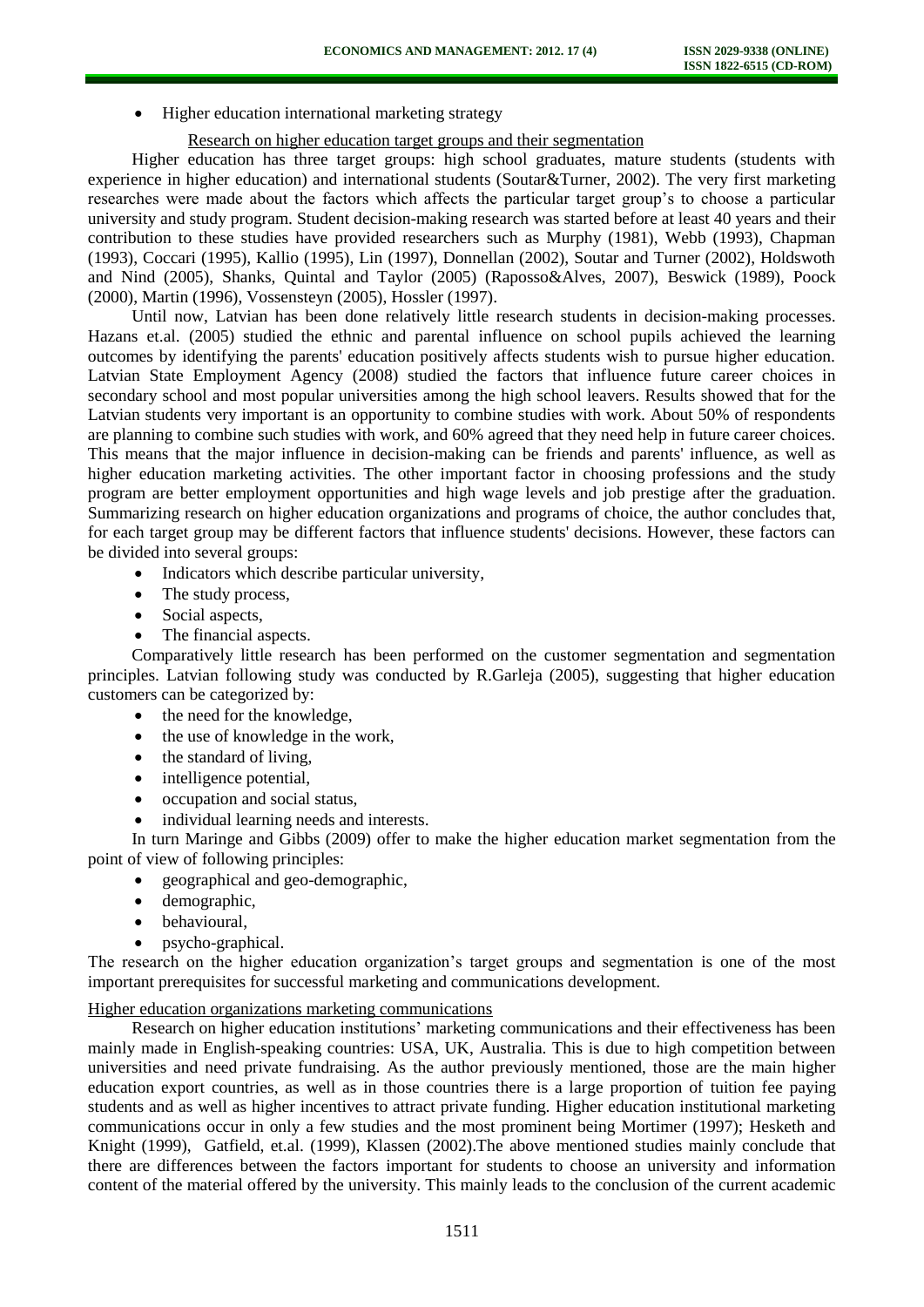professionalism in the field of marketing, communicating with prospective students, as well as the fact that the end of 90's the higher education marketing development was at an early stage and had not yet been clearly established, nor marketing strategy, nor clear market segmentation, nor clarified the needs of potential students. (Hemsley-Brown&Oplatka, 2006).

However, due to the rapid development of information technology, social networking development, changes also communication habits and ways of potential students. So the higher education authorities have to follow up with these changes for effective communication with current and potential students.

Studies on the higher education organization's reputation and image

The first studies on the higher education organization's image and reputation were made by Nguyen and LeBlanc (2001), Bakewell and Gibson-Sweet (1998); Ivy (2001) and Binsardi (2003). Nguyen and Le Blanc (2001) study founds that the higher education organization's image and reputation positively contributes to student loyalty From these studies the authors concluded that higher education organizations in market positioning is required in order to be recognized and to attract target audience.

### Higher education organizations' marketing mix

The first study of the 4P marketing (product, price, place, promotion) was carried out by K. Noble in 1989, however, the use of this model in higher education organization studies has been limited and first Binsardi (2003) to referred it to the attraction of international students in British universities (Hemsley-Brown&Oplatka, 2006). The key factors in selecting the university were emphasized the "products" (university reputation, quality, etc..) and "price" (tuition fees, scholarships, etc..).

However, the 4P is referred to product groups, while the higher education is characterized as a service and for the service sectors there are added three more groups of factors, or 3P: people involved in providing the service, the service process, the physical environment in which service is provided or physical evidence. In contrast, Kotler F. and Fox, K. (1997) distinguishes in the education sector following marketing mix: product, price, place, people, promotion and market positioning. The study from Ivy, J. reveals that higher education consists of 7P: details of the, value added or premium, promotion, people, a university's prestige and image or prominence, price, sources of information or prospectus (Ivy, 2009).

Similar study in Latvia was carried out by Zaksa (2011). As the respondents was chosen only one of the higher education target groups - students with experience in the higher education or mature students. The study excluded indicators that characterize the factors "Promotion" or Ivy (2009) describes - sources of information (Prospectus), which is also one of the classic marketing theory marketing mix arrangements. These indicators, or group of factors were excluded from the consideration that the respondent can not yet assess the sources of information or the effectiveness of advertising campaigns, when the final decision in favour of any particular service or service provider has not taken. The study identified five groups of marketing mix factors or in the case of 5P and each of the factors was described by several indicators. The author interpreted the acquired factor groups as follows:

- Program, which followed the traditional 4P marketing theory and service 7P theory covers both product and service processes, as well as service providers – academic staff;
- Place, which includes both the location of the place or geographical location, and the learning environment in the organization. This factor combines both of the 4P theory factors "place" and from the 7P theory the environmental factors or physical evidence;
- Additional value or premium. In this case as an addition value the students have noted the opportunity to gain international experience. The factor analysis showed also that added value is created by the support services, administrative staff attitudes and the opportunity for students to work in small seminar groups which in turn promote deeper learning and more individualized approach to training;
- Reputation or prominence. In contrast to the classical theory 7P services, higher education is increasingly important to the service provider's reputation, which is usually treated as a product or a service representative figure;
- The financial aspect or the price, which also includes the classic 4P theory. As in Latvia the higher education has mixed financing model, ie studies are funded both from state budget funds and from the private funds, then for prospective students one of very important factors is the chance to for the state budget or a reduced cost.

The main conclusions of above mentioned study are that for the mature students the choice of a university and study program will be will determined by five factors: program, place, value-added or premium, service provider's reputation or prominence and financial factors or price. These factors act on the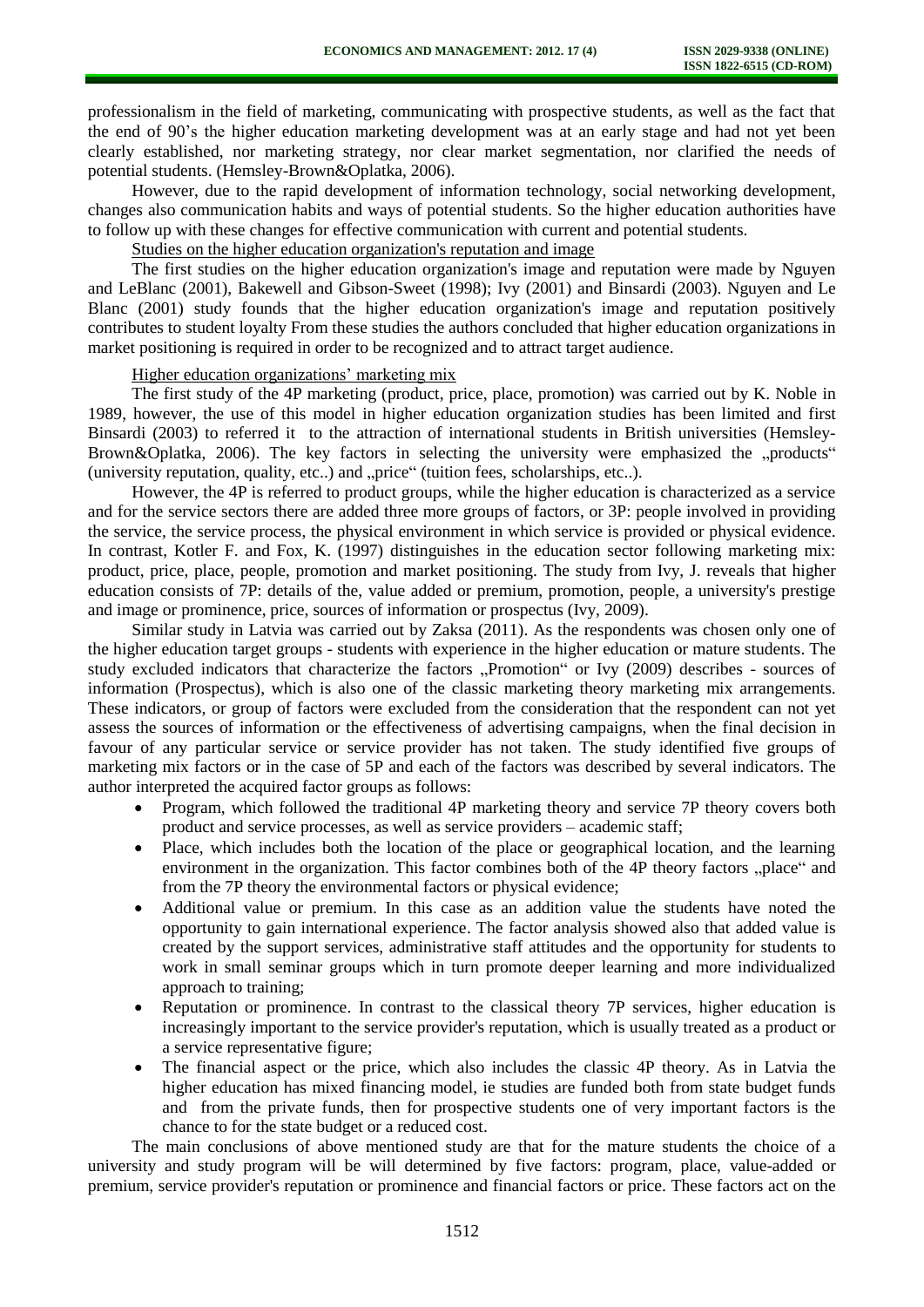condition that higher education is available to onsite learning (distance learning or on-line opportunities were not discussed), there are available state funds for the studies or special tuition discounts and there are a number of higher education service providers. In addition, choosing a study program, the most important factor for the mature students is the program content (curricula), quality and professionalism of academic staff, and only after being assessed by such factors as additional value, reputation, and financial aspects and place (or educational environment). These results suggest that potential students who already have study experience are targeted to select the most appropriate curriculum, assessing its quality and content. This conclusion draws attention to the higher education providers to develop strategies that focused on program quality training.

#### Relationship marketing, customer relationship management in higher education organizations

Researchers Klassen (2002), Arnett et et.al. (2003), Three (2003) marked the relationship marketing suitability for higher education organizations, stressing out that the higher education organizations are a nonprofit organizations and as they are not gain the financial benefits, but they are oriented to gain the social kind of benefits, then the relationship marketing is more appropriate than the marketing mix. Relationship marketing includes emotional satisfaction, spiritual values, loyalty formation to the organization.

The correlation between student satisfaction and loyalty have studied Zaksa (2010), Helgesen et.al. (2007), Zhang et.al. (2004), Raposo and Alves (2007), Martensen et.al.(1999). These studies have actually shown that in different countries there are differences between the factors that contribute to student satisfaction and loyalty. Usually the satisfaction is based on students' perceived quality, but the perceived quality in different studies is explained by different factors. For example Zaksa's (2010) study showed that students' perceived quality is associated with academic staff skills and attitudes, curricula and course content, learning outcomes and readiness for the labour market. These factors also contribute to the students' satisfaction with the higher education organization and loyalty to it. The factors such as administrative staff attitudes and availability, as well as the environment (facilities and equipment) have no effect on student satisfaction and loyalty. Contrast, Helgesen's model showed that the Norwegian students' satisfaction depends on facilities, social factors and information availability.

With the development of customer relationship marketing, in the organizational management has become popular the customer relationship management (CRM). CRM is a customer-oriented management approach, which allows the company to improve the company's long term competitive advantage and consequently the market share and profits (Anton, 1996), and primarily seeks to develop a cost-effective or profitable relationships with customers (Dycha, 2002 ), combining cutting-edge information technology and communications technology (Hippner&Wilde, 2003a). CRM is based on sustainable relationships with customers and maintenance. Recent studies show that student as customer relationship management plays an important role in the realization of study process, in the realization of strategic plans and strategic objectives. So here is the need to pay close attention to university-students relationships.

#### International Marketing Strategies

The most extensive research on higher education marketing strategies have made the Australian researchers Mazzarol and Soutar (2001) They surveyed 315 higher education institutions and their used methods in international marketing in 5 different countries (Australia, Canada, New Zealand, UK and USA). The key findings were that most successfully operated those universities, which have chosen a strategy of differentiation. In addition, the higher education institutions should regard to following environmental factors: the higher education market factors, the higher education market outlook, experience and geographical location. Higher education institutions have sufficient strategic resources, as well as extensive work with such different powers as the higher education institution's image, the "product", participation in coalitions and international networks. As obstructive factors might be people and culture - staff which don't have qualifications for work with international students, cultural differences. As well as the importance of the international mass media and advertising, this can also act as a disincentive factor.

The author believes that the results of this study can significantly contribute to the further higher education marketing activities and other international bodies to develop a successful marketing strategy. However, the current lack of research on local marketing strategies - what strategies is more appropriate for the local higher education authorities to attract students. This type of research would help higher education authorities not only to improve the competitive advantages, but win on the international markets. Because in the context of globalization and even by conditions when the higher education institution is looking to attract only the local students, they anyway compete also with higher education institutions abroad, as students are free to choose the best universities not only at home but also abroad.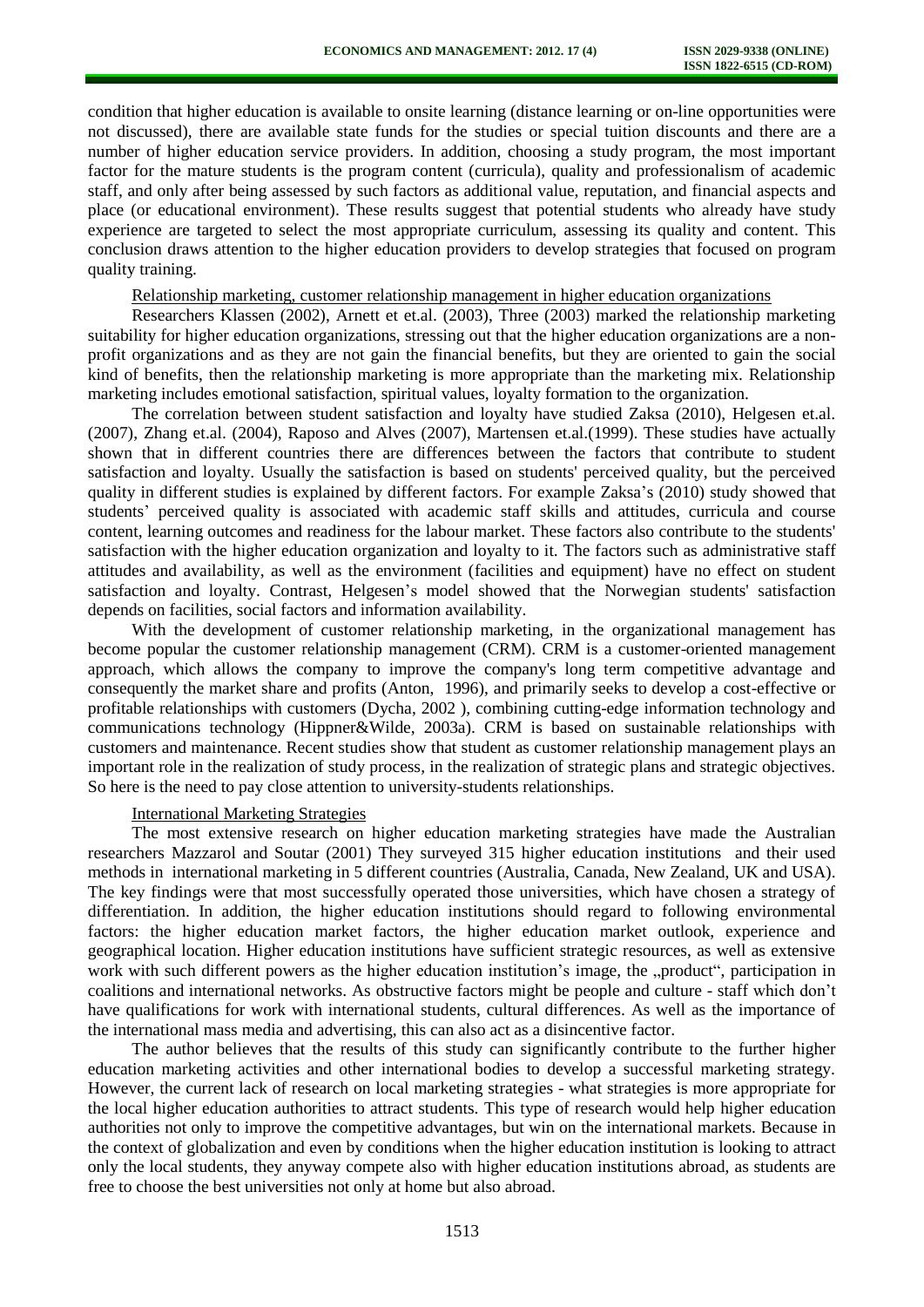### **Conclusions**

Changes in the external environment - globalization, technological development, national policies and changes in the economy, has led to a serious paradigm shift in higher education, which leads to higher education institutions to change management principles and practices and to start to use appropriate business methods in their everyday processes, including marketing techniques. With the marketing techniques the higher education institutions can build a successful communication with their target groups, thus contributing to the demand for existing programs.

Undoubtedly current and potential students are the stakeholders of a higher education institution, but the students' role in the learning process is much more complex than might initially seem. However, in some aspects of marketing the students can be treated as "clients", especially when segmenting the higher education market, creating a marketing communications plan, by student satisfaction and loyalty research, developing promotion strategies.

It must be noted that most research has been conducted on the international marketing of higher education, less on successful marketing strategies for high-level national competition.

The author proposes for the higher education institution to develop their students' relationship model in order to increase the student loyalty to the institution.

#### **References**

- 1. Anton J. (1996). Customer Relationship Management Making Hard Decisions with Soft Number, Prentice Hall, New Jersey,
- 2. Armstrong, L. (2001). A new game: competitive higher education. Information, Communication & Society, Vol. 4 No. 4, pp. 479-506.
- 3. Arnett, D.B., German, S.D. and Hunt, S.D. (2003). The identify salience model of relationship marketing success: the case of non-profit marketing. Journal of Marketing, Vol. 67, pp. 89-105.
- 4. Bakewell, C.J. and Gibson-Sweet, M.F. (1998). Strategic marketing in a changing environment: are the new UK universities in danger of being stuck in the middle? The International Journal of Educational Management, Vol. 12 No. 3, pp. 103-7.
- 5. Bay D., Daniel H. (2001). The Student is not the Customer— An Alternative Perspective. Journal of Marketing for Higher Education, 11(1), 1-19.
- 6. Balmer J.M.T., Liao M.N. (2007). Student corporate brand identification: an exploratory case study. Corporate Communications: An International Journal Vol. 12 No. 4, pp. 356-375
- 7. Beswick, R. L. K. (1989). A study of factors associated with student choice in the university selection process. University of Lethbridge, Faculty of Education.
- 8. Biggs J. (2003). Teaching for Quality Learning at University. Buckingham: SRNE and Open University Press.
- 9. Binsardi, A. and Ekwulugo, F. (2003). International marketing of British education: research on the students' perception and the UK market penetration. Marketing Intelligence & Planning, Vol. 21 No. 5, pp. 318-27.
- 10. Conway, T., Mackay, S. and Yorke, D. (1994). Strategic planning in higher education: who are the customers? The International Journal of Educational Management, Vol. 8 No. 6, pp. 29-36.
- 11. Clayson D.E., Haley D.A. (2005). Marketing models in education: students as customers, products, or partners. Marketing Education Review, Vol. 15, Nr.1
- 12. Dennis, J.M. (2007). Trends in international higher education, [http://handouts.aacrao.org/am07/finished/T0130p\\_M\\_Dennis.pdf](http://handouts.aacrao.org/am07/finished/T0130p_M_Dennis.pdf)
- 13. Dyche J. (2002). The CRM Handbook, Addison-Wesley, Boston.
- 14. Driscoll C., Wicks D. (1998). The customer deriven approach in business education: a possible danger? Journal of Education for Business, Vol.74 No.1, 58-61.
- 15. Garleja R. (2005). Izglītības produktu mārketings, Latvijas Universitātes raksti, 689.sējums, 94-104.
- 16. Gatfield, T., Barker, M. and Graham, P. (1999). Measuring communication impact for university advertising materials. Corporate Communications: An International Journal, Vol. 4 No. 2, pp. 73-9.
- 17. Hazans, M., Rastrigina, O., & Trapeznikova, I. (2005). Family background and schooling outcomes before and during the transition: evidence from the Baltic countries. Riga: Baltic International Centre for Economic Policy Studies.
- 18. Helgesen, Ø. (2006). Are loyal customers profitable? Customer satisfaction, customer (action) loyalty and customer profitability at the individual level. Journal of Marketing Management, Vol. 22, pp. 245-66.
- 19. Hemsley-Brown J., Oplatka I. ( 2006). Universities in a competitive global marketplace. International Journal of Public Sector Management Vol. 19 No. 4, pp. 316-338